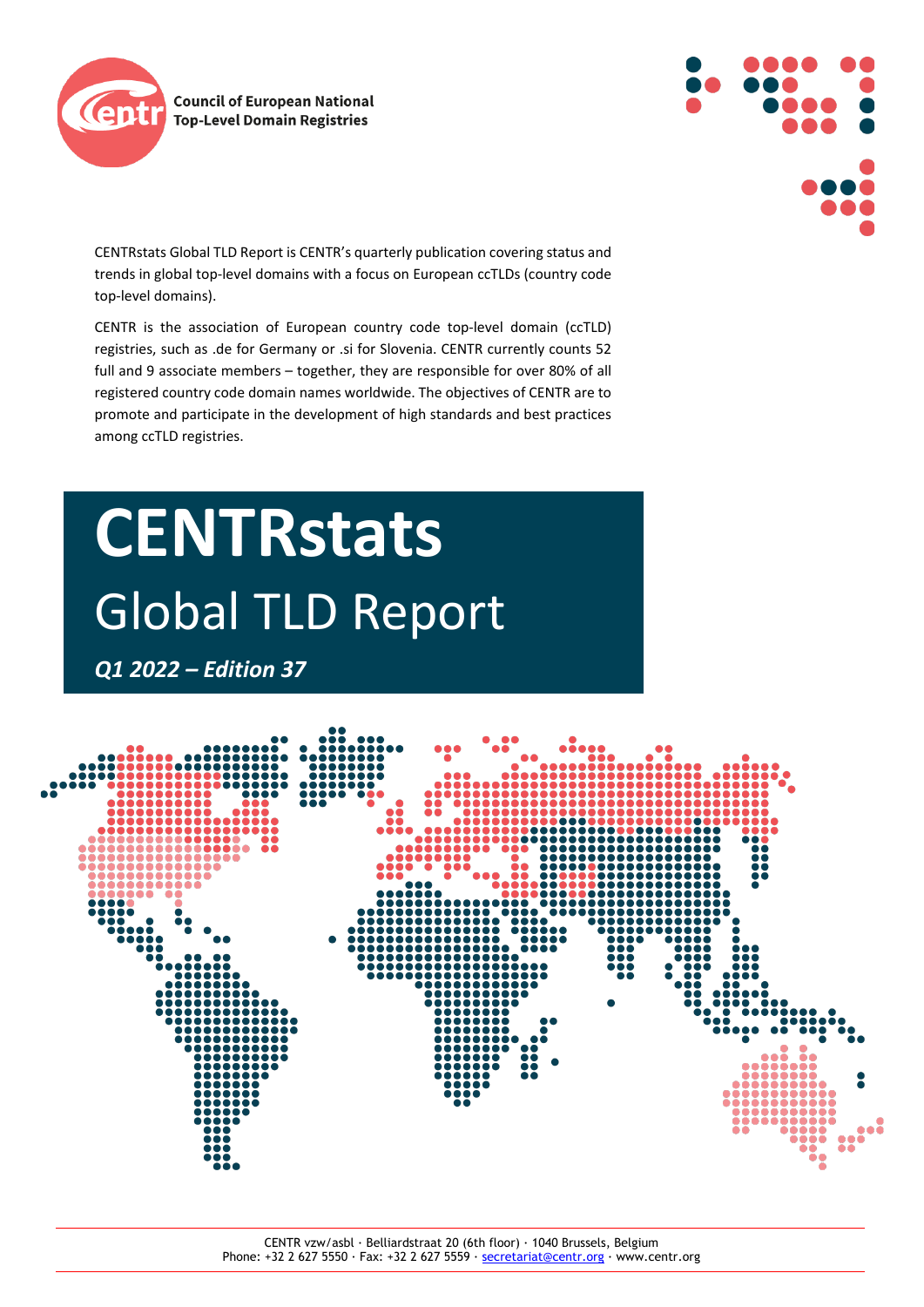# **HIGHLIGHTS**

- Sales, deletions and registrar transfers all slowed down for European ccTLDs over 2021. Demand for new domains however is still outpacing deletes, keeping growth in the positive.
- The median 1 year growth in European ccTLDs was 3.8% (Jan 2022), up from the 6 month average. Renewal rates are stable with a median of 85%.
- The combined market share of ccTLDs across EU countries is estimated at 61%. For most CENTR member ccTLDs, their local (country based) market share has not changed over the past few years.
- European ccTLDs are being sold by registrars at a median price of 10.2 EUR - up slightly from the

previous quarter. This price contrasts to 12.1 EUR for a .com domain recorded over the same set of registrars.

- Over Q4 2021, error rates in European ccTLDs came down slightly, with parking rates remaining similar. 46% of domains under European ccTLDs have functional web content, of which 65% have a valid SSL certificate.
- The error rate (DNS, connection or others resulting in no content) among the top 100 gTLDs rose by 6% over Q4 2021. 23% of domains under the top 100 gTLDs have functional web content, of which 64% have a valid SSL certificate.
- The rate of gTLD domains that redirect has been rising.

# **EUROPEAN ccTLDS**

### **Registrations**

Over the course of 2021, ccTLD registration activity in new purchases, deletions as well as registrar transfers slowed while Europe cautiously emerged from COVID lockdowns. Workers have been returning to offices, shops have been re-opening their doors and employment figures are improving. While new registration sales declined

considerably since their peak in early 2021, deletions have also slowed, ensuring growth rates were kept in the positive. 2021 ended with a comfortable 3.8% growth and 83.5% renewal rate (median CENTR top 30 ccTLDs).

While an estimated 36% of all domains globally are ccTLDs, the local share<sup>[1](#page-1-0)</sup> of European ccTLDs within EU countries is closer to 61%. It is worth noting however that among EU



<span id="page-1-0"></span>1 Market share estimation based on 22 EU countries. ccTLD data provided by CENTR members and Zooknic for estimates of locally registered gTLDs. Data does not include non CENTR member ccTLDs.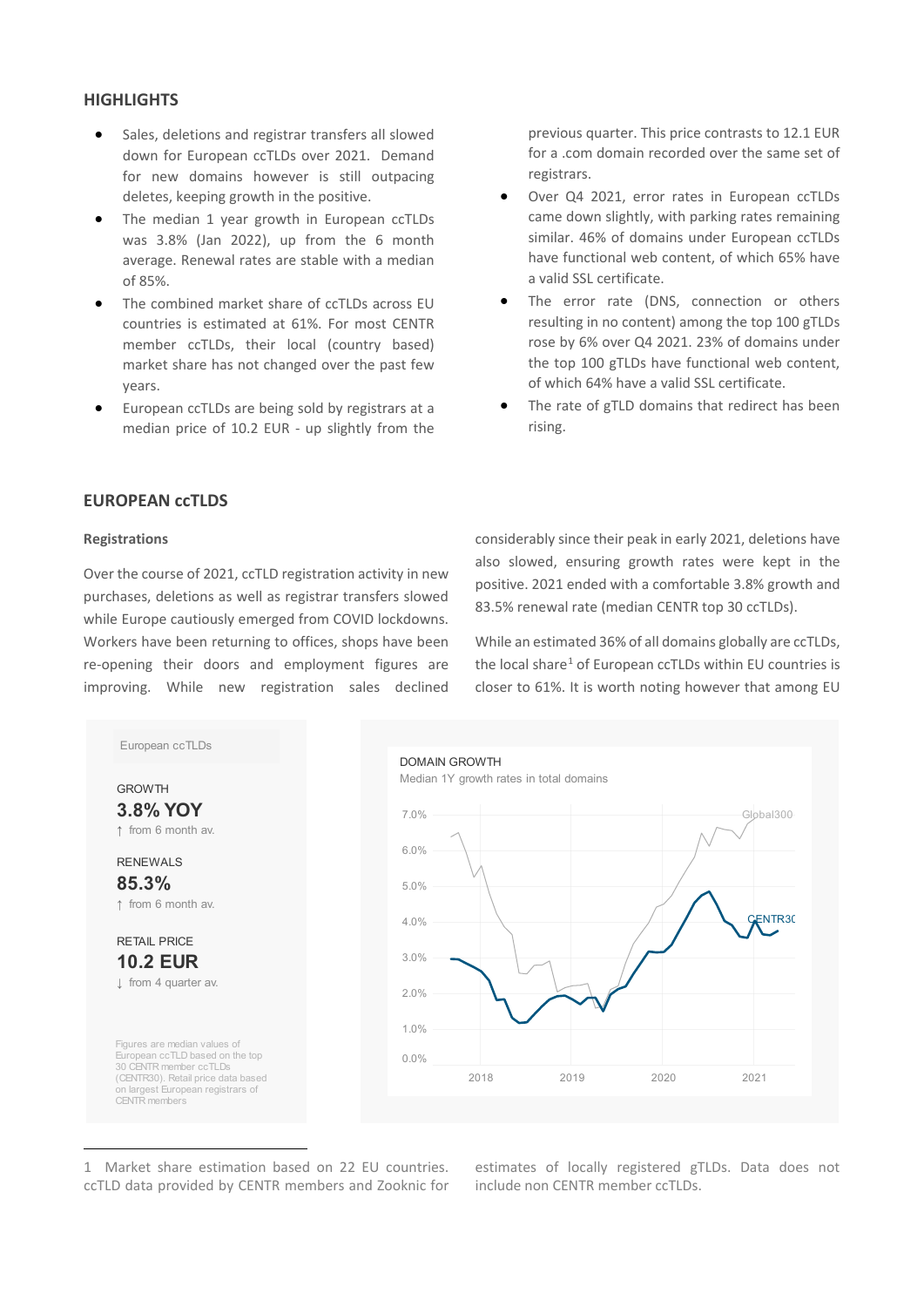countries, the market share of the national ccTLD has made little to no gains over the past couple of years, suggesting registrants are choosing gTLDs and to some extent foreign ccTLDs as much as they are their own local ccTLD.

Over the 12 months to January 2022, .com made gains in Montenegro, the United Kingdom, Serbia, Sweden and Georgia, while in Portugal .eu and surprisingly .de both saw strong growth.

## **GLOBAL MARKET**

At October 2021, the median 1 year growth rate of the top 300 largest TLDs (Global300) was 6.9% - up from its 6 month average. In other groups, rates were 4.9% for ccTLDs in the Asia Pacific region, 4.1% for ccTLDs in Europe and 9.5% in the top 300 gTLDs. Geographic gTLDs have seen a slowdown in growth with their median growth at -0.2%.

gTLDs have an estimated 64% of the entire market, however in the 12 months to October 2021, it was the ccTLDs which saw the largest combined net growth. $3$  The

## **Domain pricing**

Over the past 12 months the median registrar price based on the largest registrars that sell ccTLDs in the region has trended down slightly. It was recorded at  $10.2$  $10.2$  EUR<sup>2</sup> in January 2022, down from 10.9 EUR 12 months prior. Over 2021, the rate of price promotions advertised for European ccTLDs remained stable with around 30% of all recorded prices discounted at any given time. It is generally the same few registrars that run promotions most commonly (i.e. Ionos, GoDaddy and OVH) due partly to the fact that those registrars offer domains across more markets than most.

high combined growth was driven by .de (Germany), .br (Brazil), .fr (France), .ca (Canada) and .me (Montenegro). The highest growth gTLDs were .com, .xyz, .bar, .online and .shop.

While .com represents 47% of all domains globally, its share of gTLDs is much higher at 73%. To get a sense of the continued dominance of .com, consider that in the 12 months to October 2021, the combined growth of 500 of the largest gTLDs was barely half that of the growth in .com (8 million) over the same period.



<span id="page-2-1"></span><span id="page-2-0"></span>2 Buy prices in this context are the prices which registrars sell domains for. The median price includes any promotions advertised, are for a 1 year registration period and include tax. To get a better reflection of the most common prices registrars charge, only the largest



registrars (by domain volume) of CENTR member ccTLDs are included.

3 The net growth of ccTLDs is calculated on a sub-set of 100 strings with reliable data.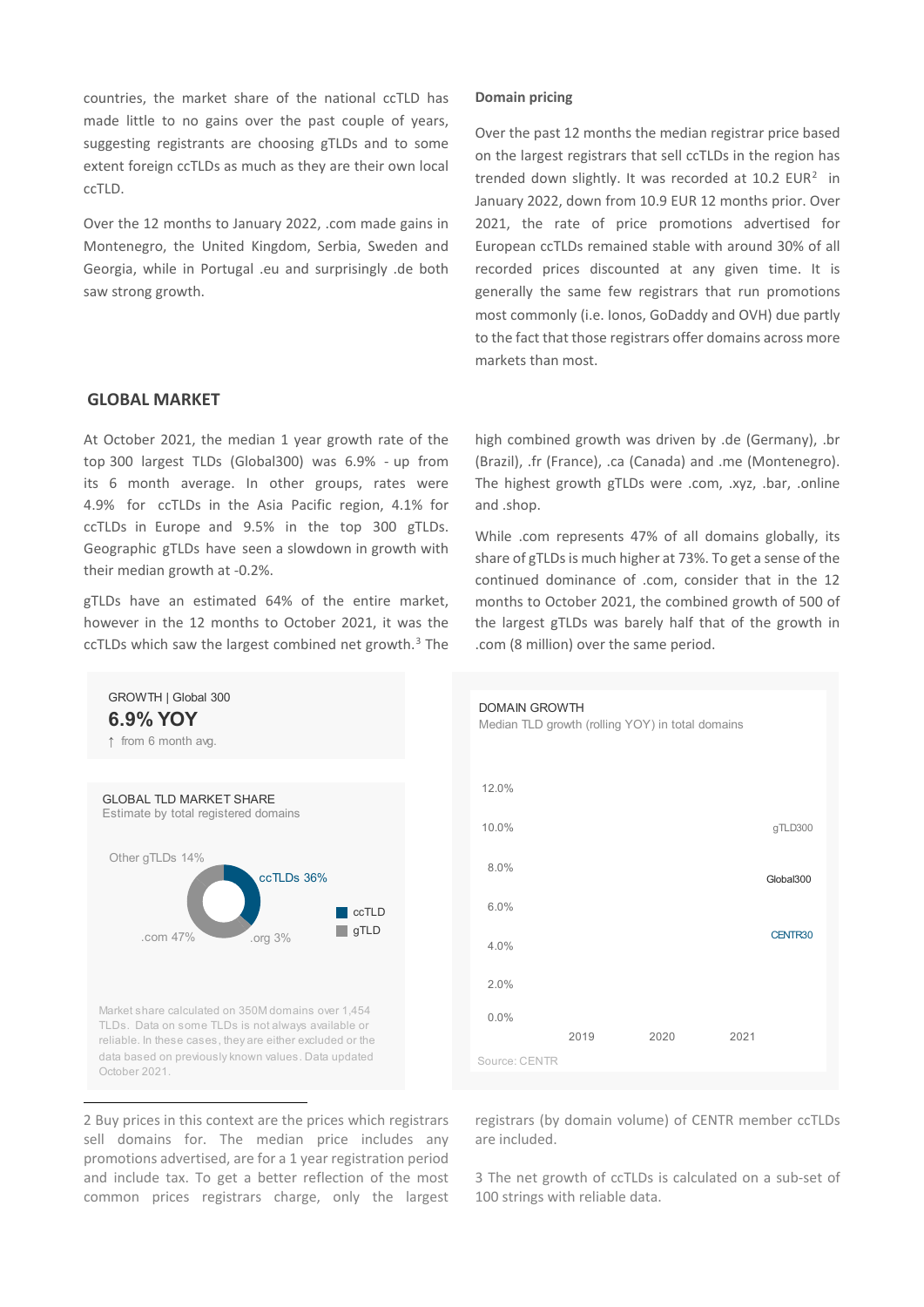## **DOMAIN USAGE**

The error rate (DNS, connection or other errors resulting in no content) in European ccTLDs has come down a couple of points to 27%, while the park rate (e.g. registrar holding pages proportional to all domains) remained stable at 26%. This leaves around 46% of all domains that serve functioning web content, of which 65% have a valid SSL certificate.

For gTLDs, the situation is quite different. The error rate in the top 100 gTLDs is 49% (up 6% over Q4 2021) with a further 27% that are parked. The increase in errors is possibly linked to large numbers of domains that were previously parked and which were recently disconnected. It is unclear why registrars turned off those parked pages.

After errors (no content) and parking, an estimated 23% of domains under the top 100 gTLDs have pages with functioning web content. The relatively low rate of web usage among these gTLDs should be concerning for their registries as they will undoubtedly face reduced renewal rates impacting their long term prospects.

The following gTLDs saw the largest increase in DNS errors: .xxx, .fit, .icu, .cyou, .vip, .best, .buzz, .site, .online, and .xyz. gTLDs with the least amount of errors or parking include: .tel, .cat, .earth, .church, .blog and .berlin.

#### CLASSIFICATIONS

|                          | ccTLDs | gTLDs |
|--------------------------|--------|-------|
| Developed                | 46%    | 23%   |
| Parked                   | 26%    | 28%   |
| Not functioning / errors | 27%    | 49%   |

Classifications are level 1 technical classifications of domain w eb page Results based on first landing page after any redirects. Parked refers to<br>domains w here a registrar holding or similar page w as found. No content<br>/ Errors include DNS, connection and other related errors.

#### ATTRIBUTES | developed websites

| ccTLDs | gTLDs |
|--------|-------|
| 82%    | 63%   |
| 65%    | 65%   |
| 26%    | 31%   |
|        |       |

Jan 2022

About the CENTR craw ler: The CENTR 'signs of life' craw ler scans random sample of 50K domains each from ~20 CENTR member ccTLDs aand the top 100 gTLDs. Scans are run on a monthly basis.



Г7

View the interactive report